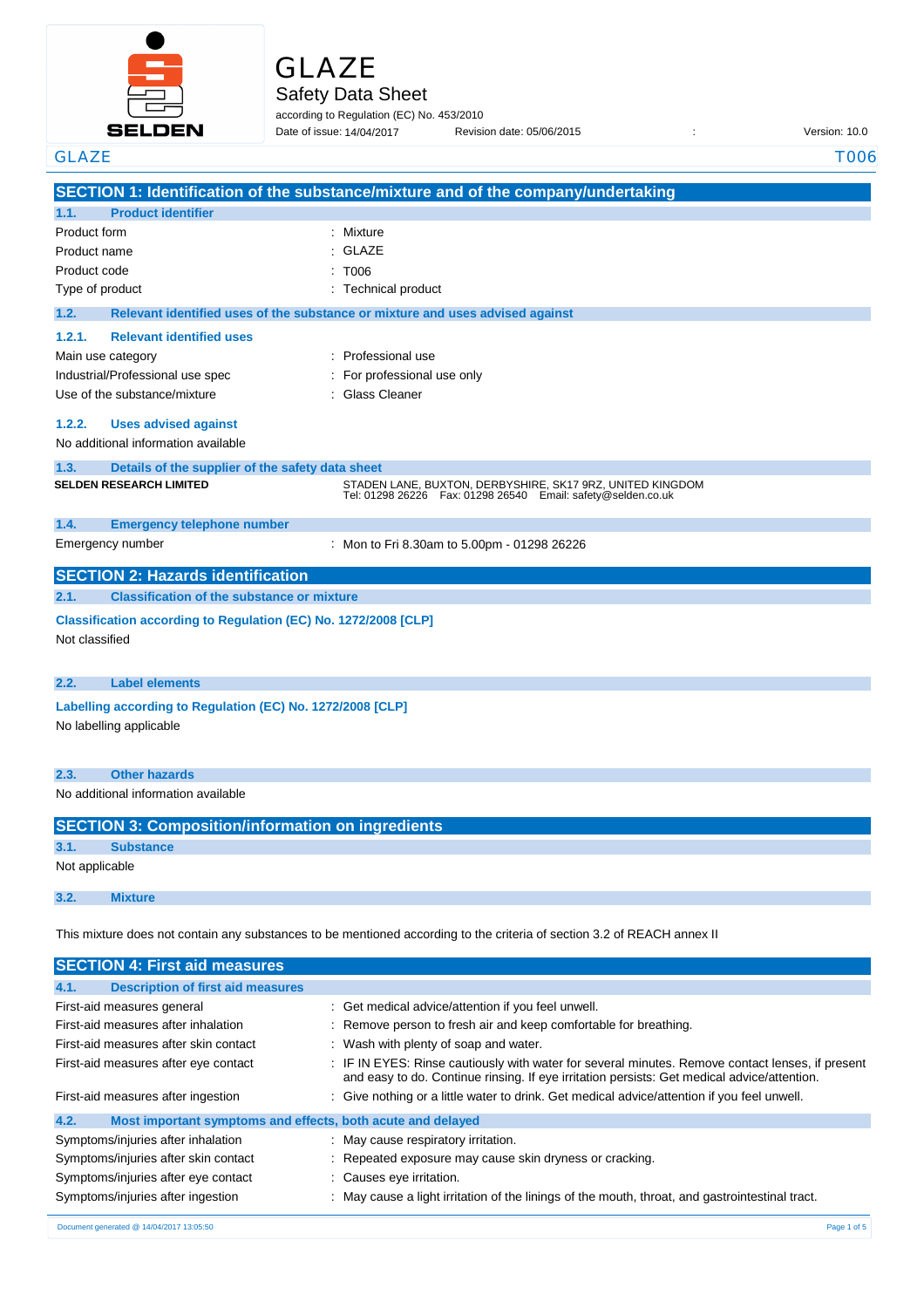# Safety Data Sheet

according to Regulation (EC) No. 453/2010

| 4.3.                         | Indication of any immediate medical attention and special treatment needed |                                                                                                                                   |  |  |  |
|------------------------------|----------------------------------------------------------------------------|-----------------------------------------------------------------------------------------------------------------------------------|--|--|--|
|                              | Treat symptomatically.                                                     |                                                                                                                                   |  |  |  |
|                              | <b>SECTION 5: Firefighting measures</b>                                    |                                                                                                                                   |  |  |  |
| 5.1.                         | <b>Extinguishing media</b>                                                 |                                                                                                                                   |  |  |  |
|                              | Suitable extinguishing media                                               | : Carbon dioxide. Dry powder. Foam.                                                                                               |  |  |  |
| 5.2.                         | Special hazards arising from the substance or mixture                      |                                                                                                                                   |  |  |  |
|                              | No additional information available                                        |                                                                                                                                   |  |  |  |
| 5.3.                         | <b>Advice for firefighters</b><br>No additional information available      |                                                                                                                                   |  |  |  |
|                              |                                                                            |                                                                                                                                   |  |  |  |
|                              | <b>SECTION 6: Accidental release measures</b>                              |                                                                                                                                   |  |  |  |
| 6.1.                         |                                                                            | Personal precautions, protective equipment and emergency procedures                                                               |  |  |  |
| 6.1.1.                       | For non-emergency personnel                                                |                                                                                                                                   |  |  |  |
|                              | Emergency procedures                                                       | : Evacuate unnecessary personnel.                                                                                                 |  |  |  |
| 6.1.2.                       | For emergency responders                                                   |                                                                                                                                   |  |  |  |
|                              | Protective equipment                                                       | : Use personal protective equipment as required.                                                                                  |  |  |  |
| 6.2.                         | <b>Environmental precautions</b>                                           |                                                                                                                                   |  |  |  |
|                              | Avoid release to the environment.                                          |                                                                                                                                   |  |  |  |
| 6.3.                         | Methods and material for containment and cleaning up                       |                                                                                                                                   |  |  |  |
|                              | For containment                                                            | : Collect spillage.                                                                                                               |  |  |  |
|                              | Methods for cleaning up                                                    | : Soak up spills with inert solids, such as clay or diatomaceous earth as soon as possible.                                       |  |  |  |
| 6.4.                         | <b>Reference to other sections</b>                                         |                                                                                                                                   |  |  |  |
|                              |                                                                            | For further information refer to section 8: "Exposure controls/personal protection". For further information refer to section 13. |  |  |  |
|                              | <b>SECTION 7: Handling and storage</b>                                     |                                                                                                                                   |  |  |  |
| 7.1.                         | <b>Precautions for safe handling</b><br>Precautions for safe handling      | : Avoid contact with eyes.                                                                                                        |  |  |  |
|                              | Hygiene measures                                                           | : Do not eat, drink or smoke when using this product.                                                                             |  |  |  |
| 7.2.                         | Conditions for safe storage, including any incompatibilities               |                                                                                                                                   |  |  |  |
|                              | <b>Technical measures</b>                                                  | Does not require any specific or particular technical measures.                                                                   |  |  |  |
|                              | Storage conditions                                                         | Keep container closed when not in use.                                                                                            |  |  |  |
|                              | Incompatible products                                                      | Oxidizing agent. Strong acids. Strong bases.                                                                                      |  |  |  |
|                              | Special rules on packaging                                                 | : Keep only in original container.                                                                                                |  |  |  |
| 7.3.                         | Specific end use(s)                                                        |                                                                                                                                   |  |  |  |
|                              | No additional information available                                        |                                                                                                                                   |  |  |  |
|                              | <b>SECTION 8: Exposure controls/personal protection</b>                    |                                                                                                                                   |  |  |  |
| 8.1.                         | <b>Control parameters</b>                                                  |                                                                                                                                   |  |  |  |
|                              | No additional information available                                        |                                                                                                                                   |  |  |  |
|                              |                                                                            |                                                                                                                                   |  |  |  |
| 8.2.                         | <b>Exposure controls</b>                                                   |                                                                                                                                   |  |  |  |
|                              | No additional information available                                        |                                                                                                                                   |  |  |  |
|                              | <b>SECTION 9: Physical and chemical properties</b>                         |                                                                                                                                   |  |  |  |
| 9.1.                         | Information on basic physical and chemical properties                      |                                                                                                                                   |  |  |  |
| Physical state<br>Appearance |                                                                            | : Liquid<br>: Liquid.                                                                                                             |  |  |  |
| Colour                       |                                                                            | Blue.                                                                                                                             |  |  |  |
| Odour                        |                                                                            | characteristic.                                                                                                                   |  |  |  |
| Odour threshold              |                                                                            | No data available                                                                                                                 |  |  |  |
| рH                           |                                                                            | : 10.5                                                                                                                            |  |  |  |
|                              | Relative evaporation rate (butylacetate=1)                                 | : No data available                                                                                                               |  |  |  |
|                              |                                                                            | No data available                                                                                                                 |  |  |  |
| Melting point                |                                                                            |                                                                                                                                   |  |  |  |
| Freezing point               |                                                                            | No data available                                                                                                                 |  |  |  |
| Boiling point<br>Flash point |                                                                            | No data available<br>: No data available                                                                                          |  |  |  |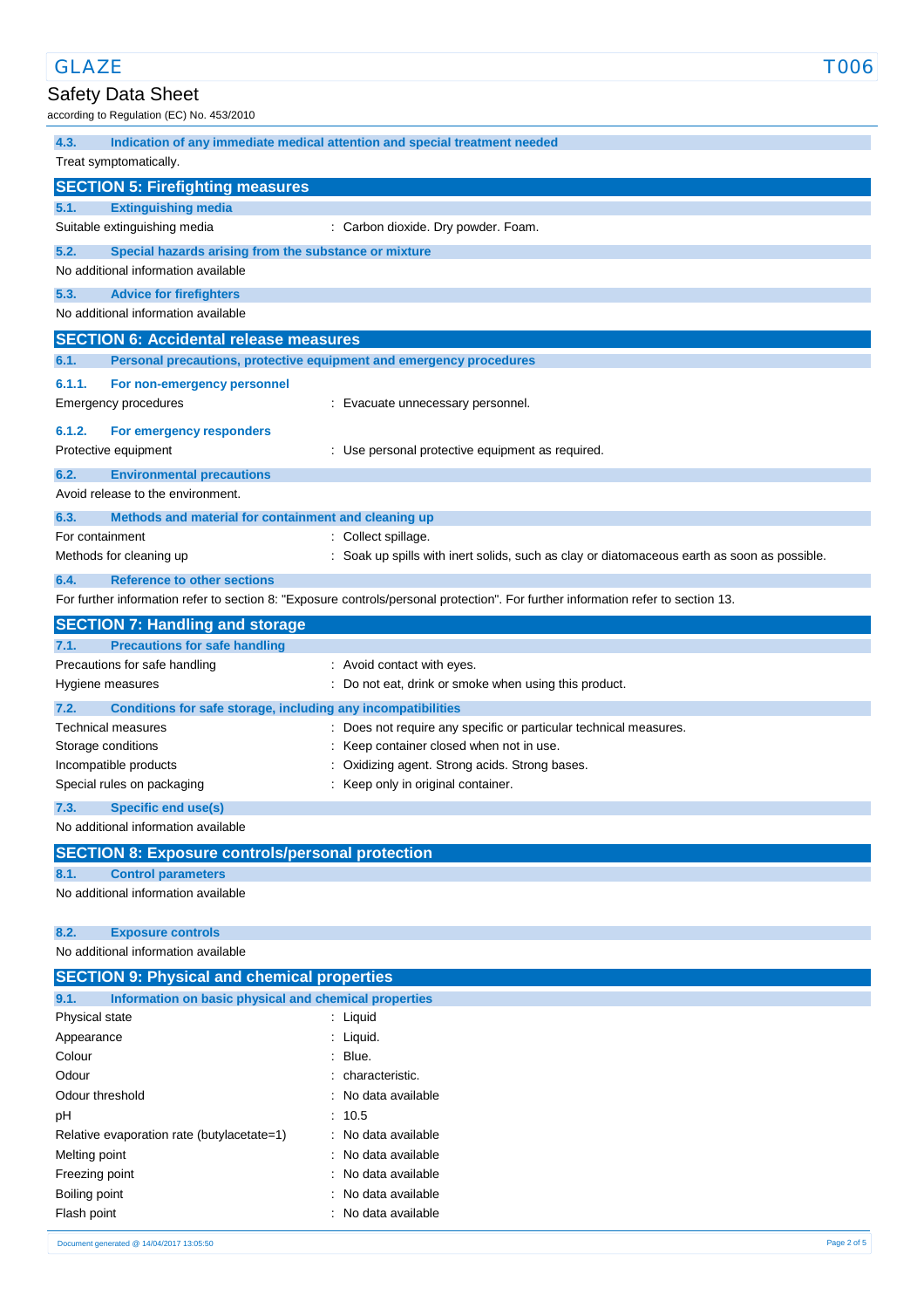## GLAZE TOOS

# Safety Data Sheet

according to Regulation (EC) No. 453/2010

| Auto-ignition temperature        | : No data available |
|----------------------------------|---------------------|
| Decomposition temperature        | : No data available |
| Flammability (solid, gas)        | No data available   |
| Vapour pressure                  | : No data available |
| Relative vapour density at 20 °C | : No data available |
| Relative density                 | : 0.99              |
| Solubility                       | : No data available |
| Log Pow                          | : No data available |
| Viscosity, kinematic             | : No data available |
| Viscosity, dynamic               | No data available   |
| Explosive properties             | : No data available |
| Oxidising properties             | No data available   |
| Explosive limits                 | : No data available |

#### **9.2. Other information** No additional information available

|       | <b>SECTION 10: Stability and reactivity</b> |
|-------|---------------------------------------------|
| 10.1. | <b>Reactivity</b>                           |
|       | No additional information available         |
| 10.2. | <b>Chemical stability</b>                   |
|       | Stable under normal conditions.             |
| 10.3. | <b>Possibility of hazardous reactions</b>   |
|       | No additional information available         |
| 10.4. | <b>Conditions to avoid</b>                  |
|       | No additional information available         |
| 10.5. | <b>Incompatible materials</b>               |
|       | No additional information available         |
| 10.6. | <b>Hazardous decomposition products</b>     |
|       | No additional information available         |

### **SECTION 11: Toxicological information**

| : Not classified |
|------------------|
| : Not classified |
| pH: 10.5         |
| Not classified   |
| pH: 10.5         |
| Not classified   |
| Not classified   |
| : Not classified |
| Not classified   |
| : Not classified |
| : Not classified |
| : Not classified |
|                  |

|       | <b>SECTION 12: Ecological information</b> |
|-------|-------------------------------------------|
| 12.1. | <b>Toxicity</b>                           |
|       | No additional information available       |
| 12.2. | <b>Persistence and degradability</b>      |
|       | No additional information available       |
| 12.3. | <b>Bioaccumulative potential</b>          |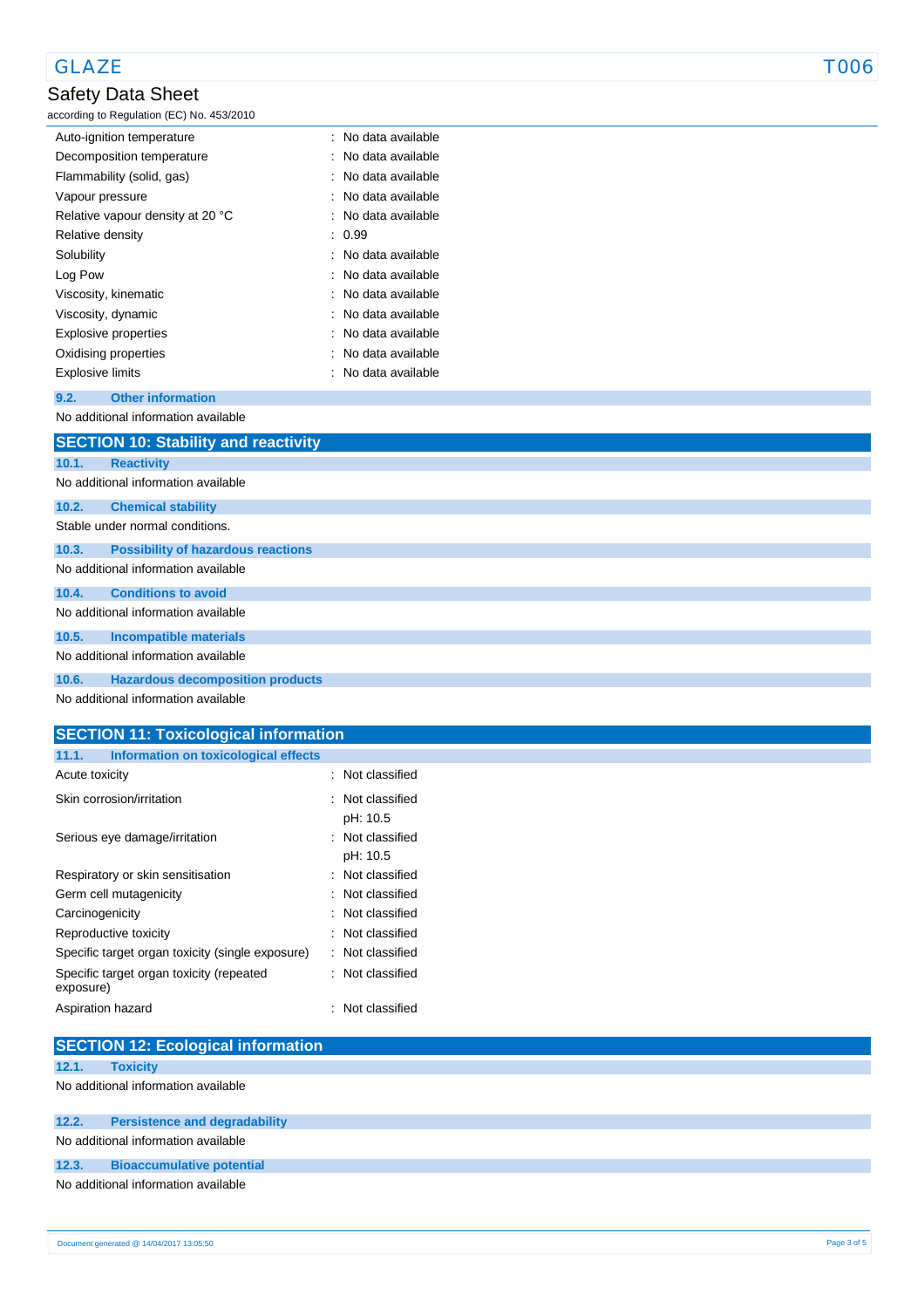| <b>GLAZE</b>                                              |                                                                                                | <b>T006</b> |
|-----------------------------------------------------------|------------------------------------------------------------------------------------------------|-------------|
| <b>Safety Data Sheet</b>                                  |                                                                                                |             |
| according to Regulation (EC) No. 453/2010                 |                                                                                                |             |
| <b>Mobility in soil</b><br>12.4.                          |                                                                                                |             |
| No additional information available                       |                                                                                                |             |
| 12.5.<br><b>Results of PBT and vPvB assessment</b>        |                                                                                                |             |
| No additional information available                       |                                                                                                |             |
| 12.6.<br><b>Other adverse effects</b>                     |                                                                                                |             |
| No additional information available                       |                                                                                                |             |
| <b>SECTION 13: Disposal considerations</b>                |                                                                                                |             |
| <b>Waste treatment methods</b><br>13.1.                   |                                                                                                |             |
| No additional information available                       |                                                                                                |             |
| <b>SECTION 14: Transport information</b>                  |                                                                                                |             |
| In accordance with ADR / RID / IMDG / IATA / ADN          |                                                                                                |             |
| 14.1.<br><b>UN number</b>                                 |                                                                                                |             |
| Not regulated for transport                               |                                                                                                |             |
| 14.2.<br><b>UN proper shipping name</b>                   |                                                                                                |             |
| Proper Shipping Name (ADR)<br>Proper Shipping Name (IMDG) | : Not applicable<br>: Not applicable                                                           |             |
| Proper Shipping Name (IATA)                               | : Not applicable                                                                               |             |
| 14.3.<br><b>Transport hazard class(es)</b>                |                                                                                                |             |
| <b>ADR</b>                                                |                                                                                                |             |
| Transport hazard class(es) (ADR)                          | : Not applicable                                                                               |             |
|                                                           |                                                                                                |             |
| <b>IMDG</b>                                               |                                                                                                |             |
| Transport hazard class(es) (IMDG)                         | : Not applicable                                                                               |             |
| <b>IATA</b>                                               |                                                                                                |             |
| Transport hazard class(es) (IATA)                         | : Not applicable                                                                               |             |
|                                                           |                                                                                                |             |
| 14.4.<br><b>Packing group</b>                             |                                                                                                |             |
| Packing group (ADR)                                       | : Not applicable                                                                               |             |
| Packing group (IMDG)                                      | Not applicable                                                                                 |             |
| Packing group (IATA)                                      | : Not applicable                                                                               |             |
| 14.5.<br><b>Environmental hazards</b>                     |                                                                                                |             |
| Dangerous for the environment<br>Marine pollutant         | : No<br>: No                                                                                   |             |
| Other information                                         | : No supplementary information available                                                       |             |
|                                                           |                                                                                                |             |
| 14.6.<br><b>Special precautions for user</b>              |                                                                                                |             |
| - Overland transport                                      |                                                                                                |             |
| No data available                                         |                                                                                                |             |
| - Transport by sea                                        |                                                                                                |             |
| No data available                                         |                                                                                                |             |
| - Air transport                                           |                                                                                                |             |
| No data available                                         |                                                                                                |             |
| 14.7.                                                     | Transport in bulk according to Annex II of MARPOL 73/78 and the IBC Code                       |             |
| Not applicable                                            |                                                                                                |             |
| <b>SECTION 15: Regulatory information</b>                 |                                                                                                |             |
| 15.1.                                                     | Safety, health and environmental regulations/legislation specific for the substance or mixture |             |
| 15.1.1.<br><b>EU-Regulations</b>                          |                                                                                                |             |
| Contains no substances with Annex XVII restrictions       |                                                                                                |             |
| Contains no substance on the REACH candidate list         |                                                                                                |             |
| Contains no REACH Annex XIV substances                    |                                                                                                |             |